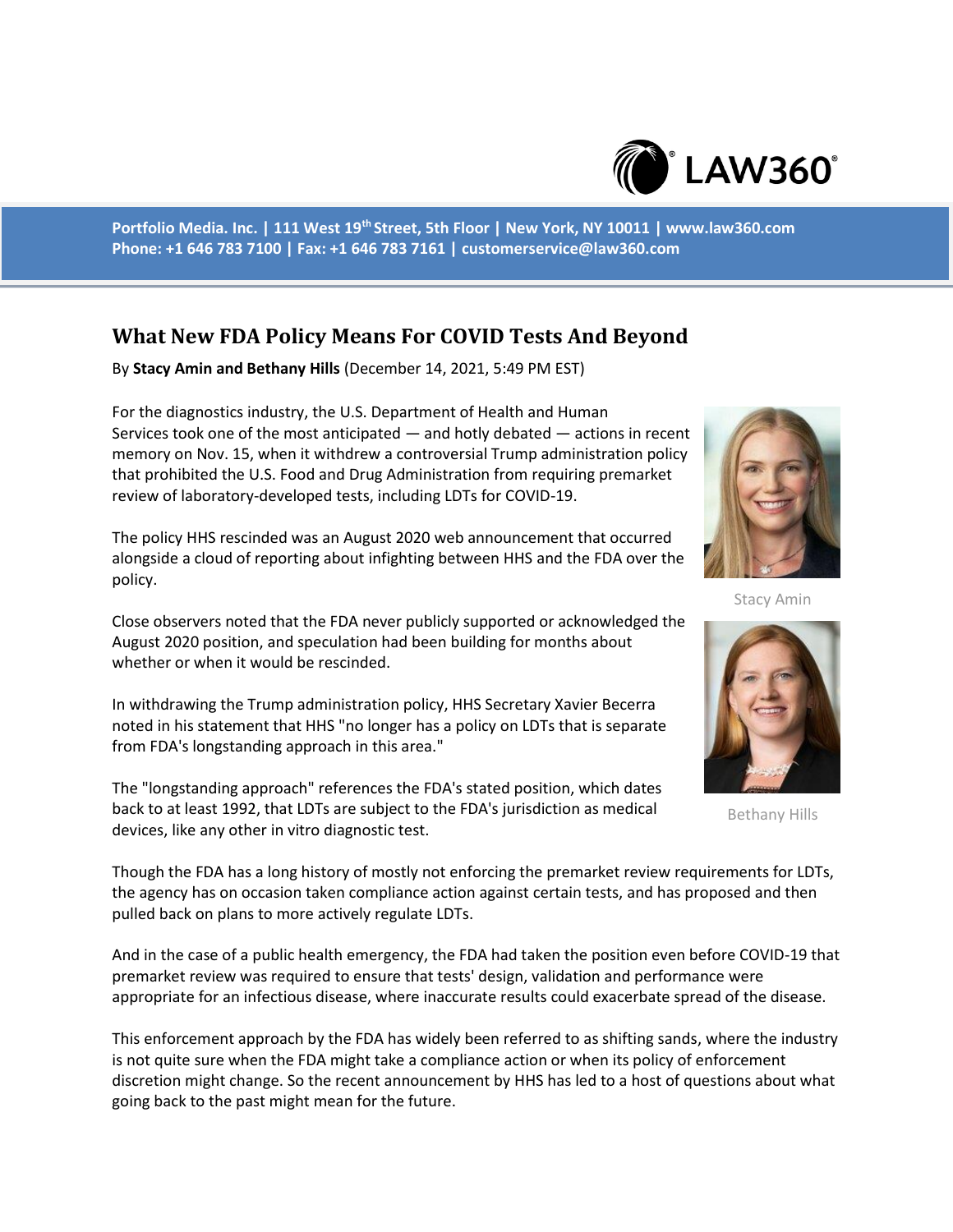This article will address the most common questions we hear about the new policy and will try to make some predictions for 2022 and beyond.

## **How will COVID-19 tests be treated under this new policy?**

Along with HHS' Nov. 15 rescission of the previous administration's web statement, the FDA issued new guidance withdrawing the policies it had issued in the early days of the pandemic that provided flexibility for certain LDTs and serology tests to market without an emergency use authorization, or EUA.

Those policies allowed tests to be marketed without an EUA if they provided notification to the FDA or worked through state regulators. There are now likely hundreds of these tests on the market, either offered through these flexible policies or through the August 2020 HHS web statement permitting the marketing of the tests without FDA review.

The FDA will now require an EUA to market these tests.

If an EUA request has not already been submitted, developers have 60 days from the date of the guidance to submit an EUA request.

The FDA has articulated clear and specific priorities for tests that it will review, including:

- Molecular and antigen diagnostic tests that can be used at the point of care or completely at home and are able to be used on symptomatic and nonsymptomatic individuals;
- Laboratory-based molecular diagnostic tests that are highly sensitive; high-throughput; intended for pooling, home specimen collection, screening or detection of multiple analytes; and from experienced developers, i.e., developers that have already received an EUA;
- Home specimen collection kits intended for use with laboratory-based molecular diagnostic tests; and
- Serology tests intended for quantitative measurement of antibody titers or qualitative detection of neutralizing antibodies.

For all of these categories of tests, the FDA only intends to review tests from developers who have indicated the ability to scale up manufacturing capacity to at least 500,000 per week within three months of authorization.

This testing capacity threshold was a surprise to the industry, and it is unclear how many LDTs will have the capacity to scale up to more than 500,000 tests per week.

At the same time, the FDA has emphasized in recent virtual town hall meetings that the agency is going to be as flexible as possible to maintain current access to testing.

For example, the FDA has said it wants to make this as easy as possible for developers with LDTs that are currently in use, and plans to work with labs to address any questions or concerns.

And the FDA emphasized that labs with novel tests that do not meet the capacity threshold should reach out to the FDA to discuss their tests, and noted that the guidance says developers can make an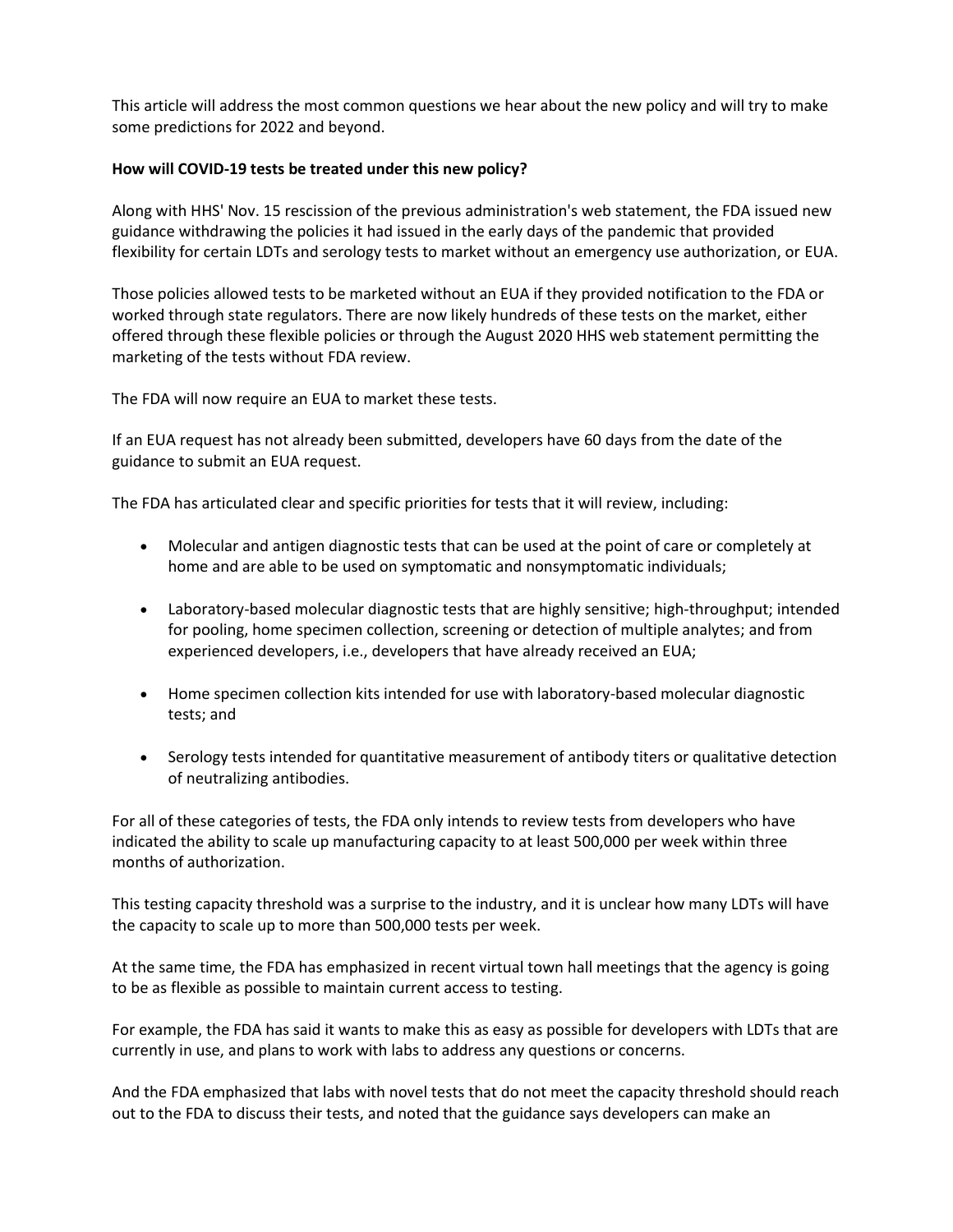argument to the agency as to why their tests should still be reviewed.

For the tests on the market that have been offered through one of the various HHS or FDA policies in place from the earlier days of COVID-19, if the FDA notifies a developer that it declines to issue an EUA, the developer has 15 calendar days from the date of notification to stop marketing the test or risk enforcement action from the FDA.

## **What does the new policy mean for other LDTs?**

Predicting what will happen to COVID-19 tests is perhaps easier than predicting what will happen to the rest of the LDT market.

Because the HHS and FDA announcements did not come with a new policy for LDTs generally, what's old is new again, and LDTs are in the same position of uncertainty they experienced before the pandemic.

As noted above, FDA has generally had a policy of not requiring premarket review for LDTs — what the FDA calls "enforcement discretion."

Living in a perpetual state of enforcement discretion is not ideal for any regulated product, because the FDA could choose at any time to change its policy writ large or with respect to specific tests or categories.

This makes it hard for many labs to invest resources in developing tests, and we've seen during the last two years just how rapidly the industry can innovate to meet patient need.

Industry sentiment regarding the lack of certainty in an enforcement discretion policy is well founded.

The FDA's more recent history with LDTs over the last decade indicates a concern about the accuracy and safety of the tests in this growing market, and a willingness to take compliance action and potentially even enforcement action against LDTs that it believes pose a public health risk.

The FDA issued warning letters to tests in 2007, 2008, 2013 and 2019, and in 2016 sent a series of "it has come to our attention" letters to Zika virus tests that had not obtained EUAs.

The FDA signaled an intent to regulate LDTs in a 2010 public meeting and published draft guidance in 2014 that would have adopted regulatory oversight for certain LDTs given the growing market, increased complexity of tests and increased risks to patients. That guidance was never finalized and was walked back in January 2017 on the eve of former President Donald Trump taking office.

Labs do not have much guidance regarding what tests may or may not be an enforcement priority for the FDA and whether the FDA would issue some kind of guidance before beginning any compliance or enforcement actions.

Moreover, the FDA's experience regulating COVID-19 tests may encourage the agency to increase its oversight of LDTs.

This lack of clarity and certainty, combined with the shifting policies back and forth, have led to this willthey-won't-they mentality on regulation that feels like shifting sands to the industry.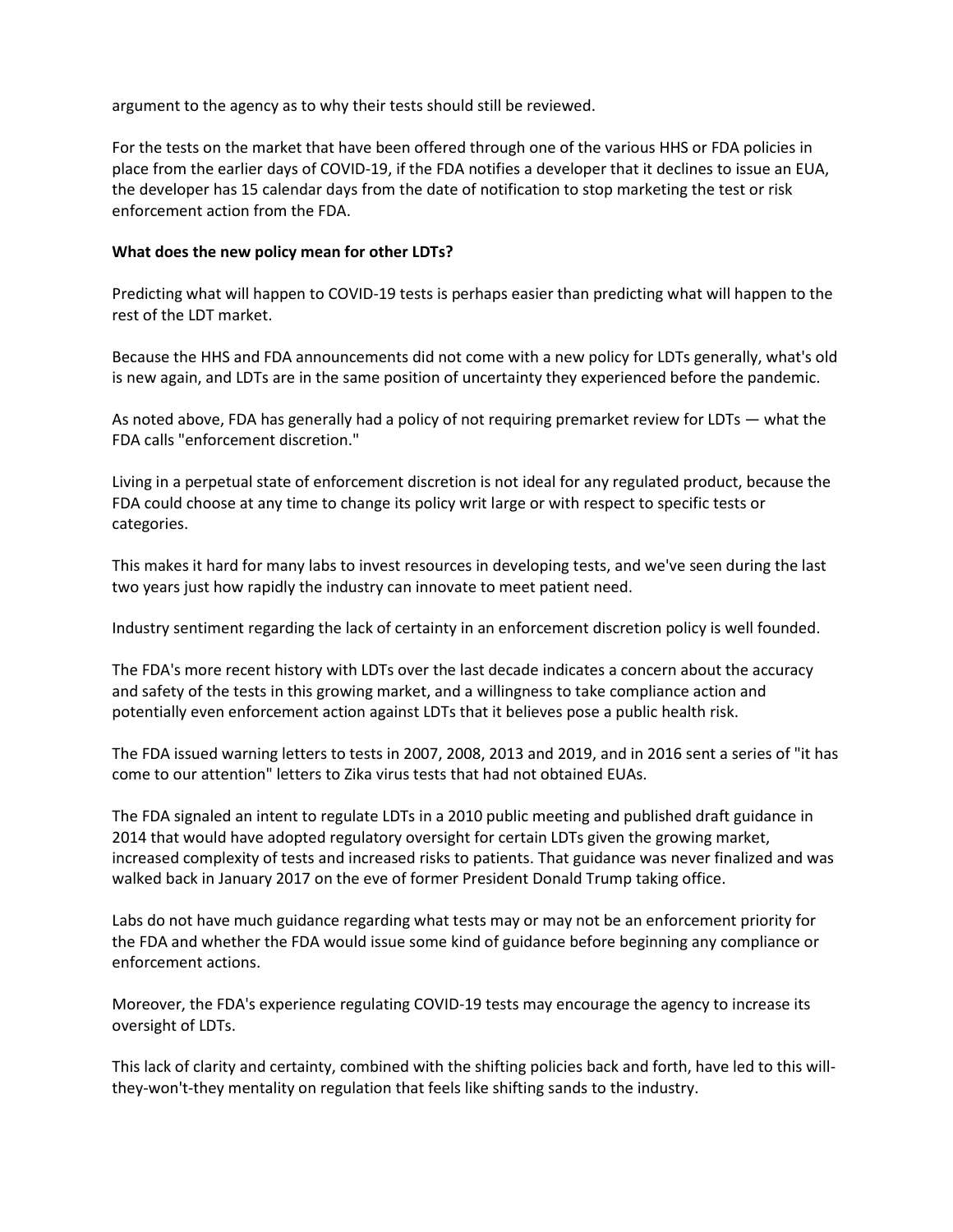## **What can LDTs expect in 2022 regarding litigation and legislation?**

There seem to be two primary pathways for resolving the uncertainty over the future of LDT regulation — litigation or legislation — and both pathways have supporters.

Litigation is getting traction among some industry veterans in light of a memo purportedly leaked by the previous administration in support of the August 2020 web statement prohibiting the FDA from regulating LDTs.

The memo, as published in news outlets, argued that the FDA would need to undertake notice and comment rulemaking to require premarket review for any LDTs, including COVID-19 LDTs.

Some commentators and practitioners have argued that the memo gives potential litigators a basis to sue, because the FDA did not engage in notice and comment rulemaking before issuing its revised LDT guidance.

However, the likelihood of success in such a litigation seems slim due to standing issues. Any lawsuit based only on the revised guidance is likely to raise standing issues for plaintiffs because courts generally do not consider guidance to be final agency action.

The FDA has been sued numerous times in recent years over the issuance or withdrawal of compliance policy guidance, and courts have usually concluded that FDA guidance does not establish any rights or obligations, and thus does not constitute final agency action that can provide a basis for suit.

Potential plaintiffs' standing would be on stronger footing if they were the subject of an enforcement action by the FDA, through the U.S. Department of Justice, seeking to remove a test from the market.

But such an action seems unlikely in the near term. The FDA likely would need to determine that a particular test poses a significant risk to patient safety or public health to take an enforcement action.

And in such cases where there is a risk to patients, the deference the FDA receives from courts is at its highest.

Moreover, such an action would likely start with much lower level compliance communications and even a warning letter before ever resulting in an action from the DOJ that would provide a clear basis for suit.

That kind of compliance activity buildup could take months or years. And litigants have also had difficulty establishing standing to challenge warning letters or lower level compliance actions.

Legislation provides a more straightforward pathway to resolve the uncertainty over the FDA's regulation of LDTs.

A coalition of major industry players are supportive of a legislative solution, where previously some of those same players went to the mattresses to try to fight FDA efforts to regulate LDTs.

Most of these players are supportive of a risk-based framework for the regulation of LDTs that would ensure safety and efficacy of diagnostic testing while continuing to promote innovation.